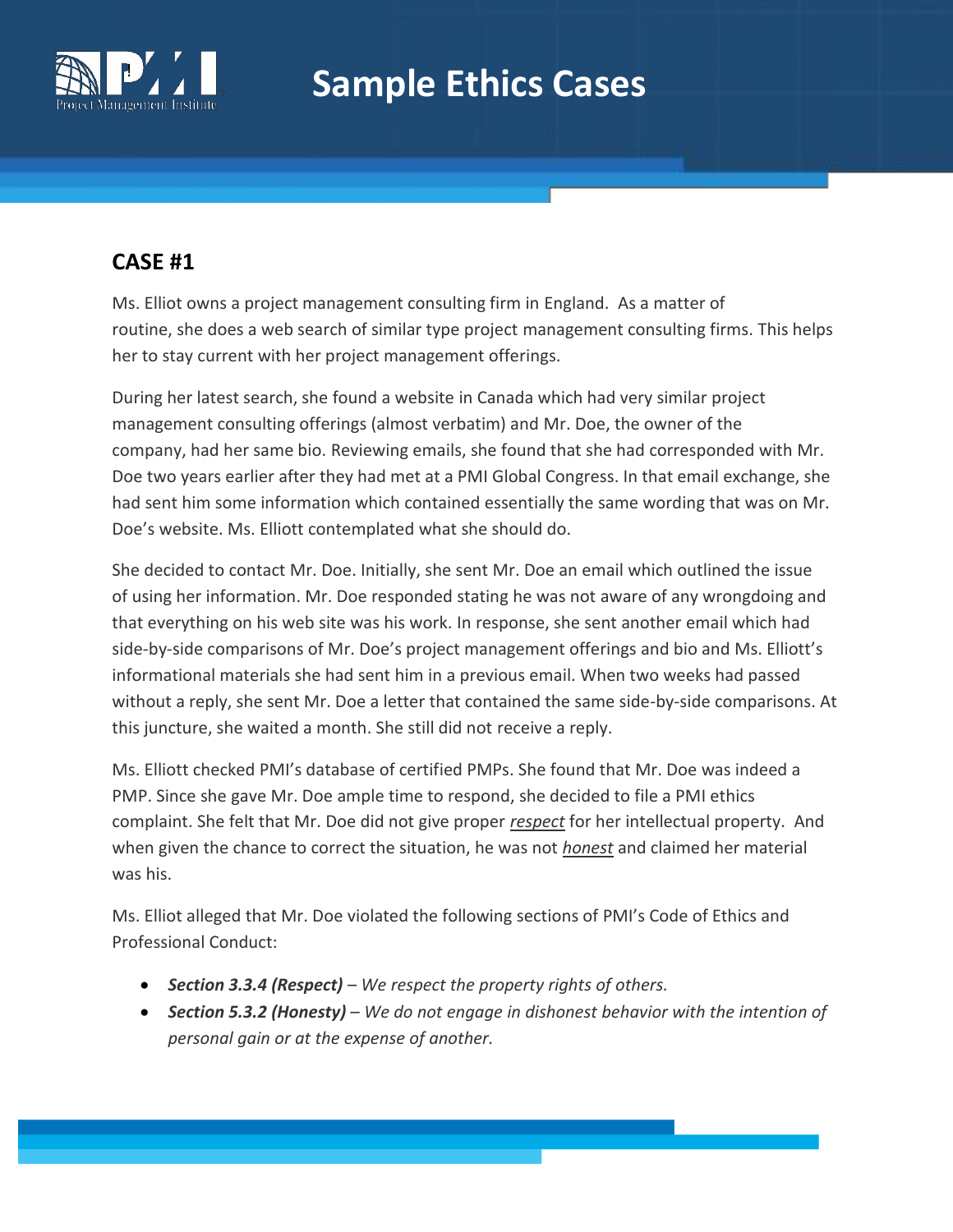# **Case #2**

Sam Smith was a long-time member of the PMI Fredonia Chapter and a certified PMP. Sam constantly emailed and phoned chapter board members and members of the PMI Global Headquarters (PMI GHQ) staff. These emails and calls related to advancing his personal vision of how the Fredonia Chapter was to be managed and he sometimes reported issues to local Fredonia authorities as well. His written communications with the Chapter often contained misleading, accusatory, and demeaning language, and the emails he sent often copied a large number of people, including Chapter officers and GHQ staff; his actions in connection with Chapter meetings were at times disruptive.

Sam felt so strongly that he attempted to report chapter officers and others that didn't see his way to the local authorities for alleged improper carrying out of their duties with the Chapter. Sam also filed multiple PMI Ethics Complaints against Chapter board members and others, which after extensive review were rejected by the Ethics Review Committee (ERC).

There was mediation involving Sam, the Fredonia Chapter, and PMI GHQ. The resulting settlement included Sam's agreement to forfeit his Fredonia Chapter membership for three years and to agree not to apply for membership in any chapter for three years.

As expected, all this had a major negative operational and financial impact on the Fredonia Chapter and PMI. In spite of the settlement agreement, Sam continued in his attempts to rejoin the chapter. He falsely claimed that he signed the agreement under duress and was therefore not bound by its terms. In his attempts to re-join the chapter, he did not disclose the fact that he had voluntarily agreed not to do so. As a result, an ethics complaint was filed against Sam:

 *Section 5.3.1 (Honesty) - We do not engage in or condone behavior that is designed to deceive others, including but not limited to, making misleading or false statements, stating half-truths, providing information out of context or withholding information that, if known, would render our statements as misleading or incomplete*.

Given that he failed to disclose the terms of his settlement and took steps to mislead certain individuals in connection with his agreement to not seek to re-join the Chapter, the ERC found he violated Code section 5.3.1.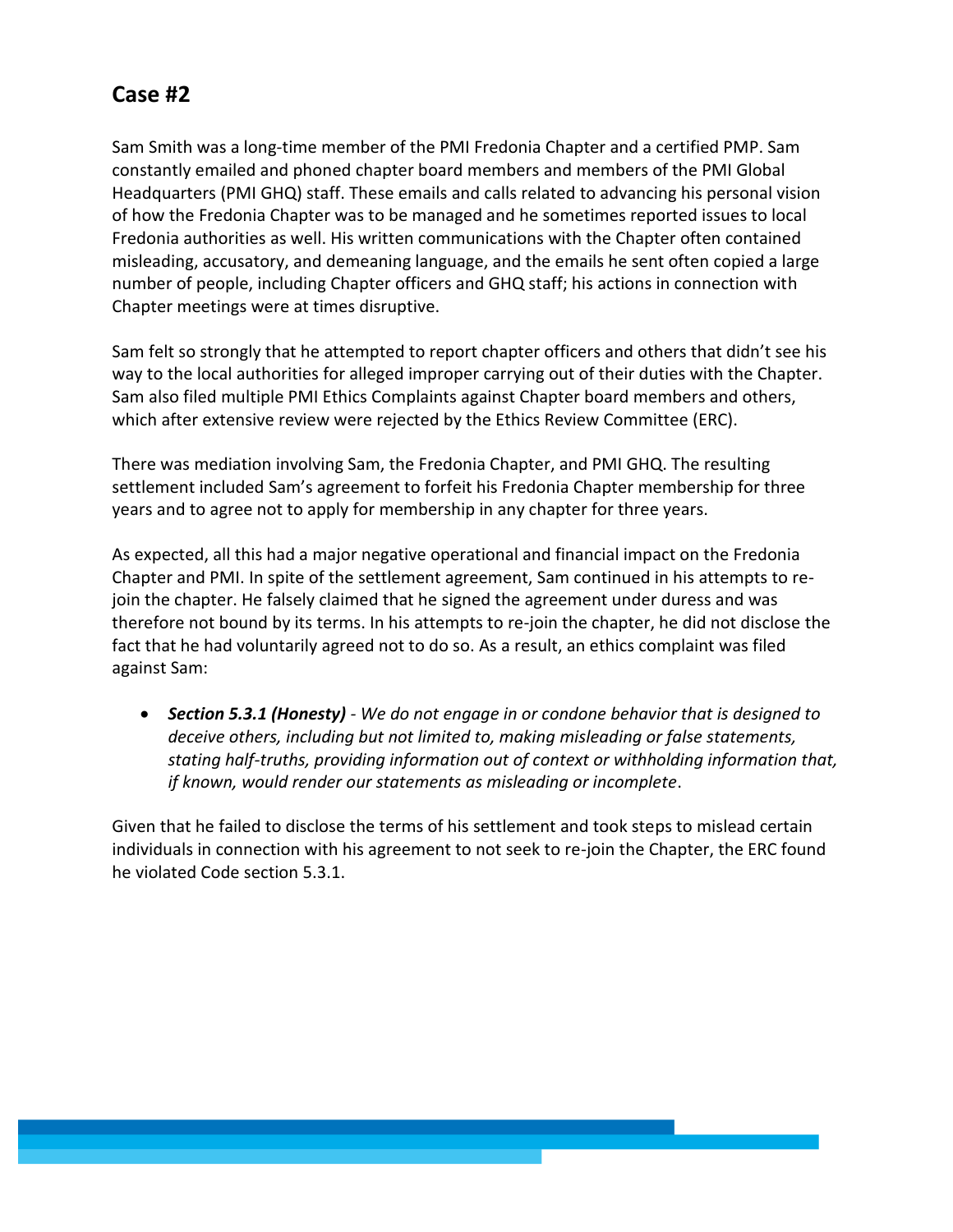# **Case #3**

Sam Jones was an active member of an ACP study group that used a Facebook group to communicate. After taking the PMI-ACP exam, Sam posted his recollection of one of the questions to the group and asked for feedback.

Sally Smith was also a member of the group who recently took the PMI-ACP exam. She remembered signing a statement that indicated she would not share exam questions with anyone after the test. PMI rules explicitly state that all questions from the exam are private and confidential and must not be disclosed to anyone else.

Sally contacted Sam and asked him to remove his message from the group. Sam objected and told Sally that he wasn't violating any agreements. Sally re-checked the rules and felt that Sam was responsible for knowing that questions from the exam should not be shared.

Sally alleged that a violation of the following Code section had taken place:

 *Section 2.3.1 (Responsibility) - We as professionals must uphold policies, rules, regulations, and laws that govern our work, professional, and volunteer activities*.

When filing the complaint, Sally included a screenshot of the Facebook post and included copies of her communications with Sam.

The Ethics Review Committee (ERC) accepted this as a case and after a review, scheduled a hearing. At the hearing, Sam accepted that he had acted in the wrong way and showed that he had removed all references to his post in the Facebook group.

The ERC determined a violation occurred and then weighed a number of factors and consulted PMI's Ethics Sanctions Guidelines to decide on an appropriate sanction. In this instance, this was the first PMI ethics complaint against Sam and the ERC found that he showed remorse for his actions and that he quickly removed the post in question. As such, the sanction issued by the ERC in this matter was private reprimand.

#### **Case #4**

January was an exciting month for Ted Thompson. His manager had approved his taking a project management course at the end of February at PM Exam Training, LLC (PMETL), a local Fredonia training company run by Pam Cheatham, a holder of PMP, PgMP and ACP certifications. Ted paid for the course and his manager was going to approve a reimbursement after he successfully completed the course.

Unfortunately, as the date drew closer, Ted's boss informed him that he would need to cancel the class to complete work on an important project. Ted went to the PMETL site and checked the cancellation policy. He was still within the stated time period to cancel the class, so he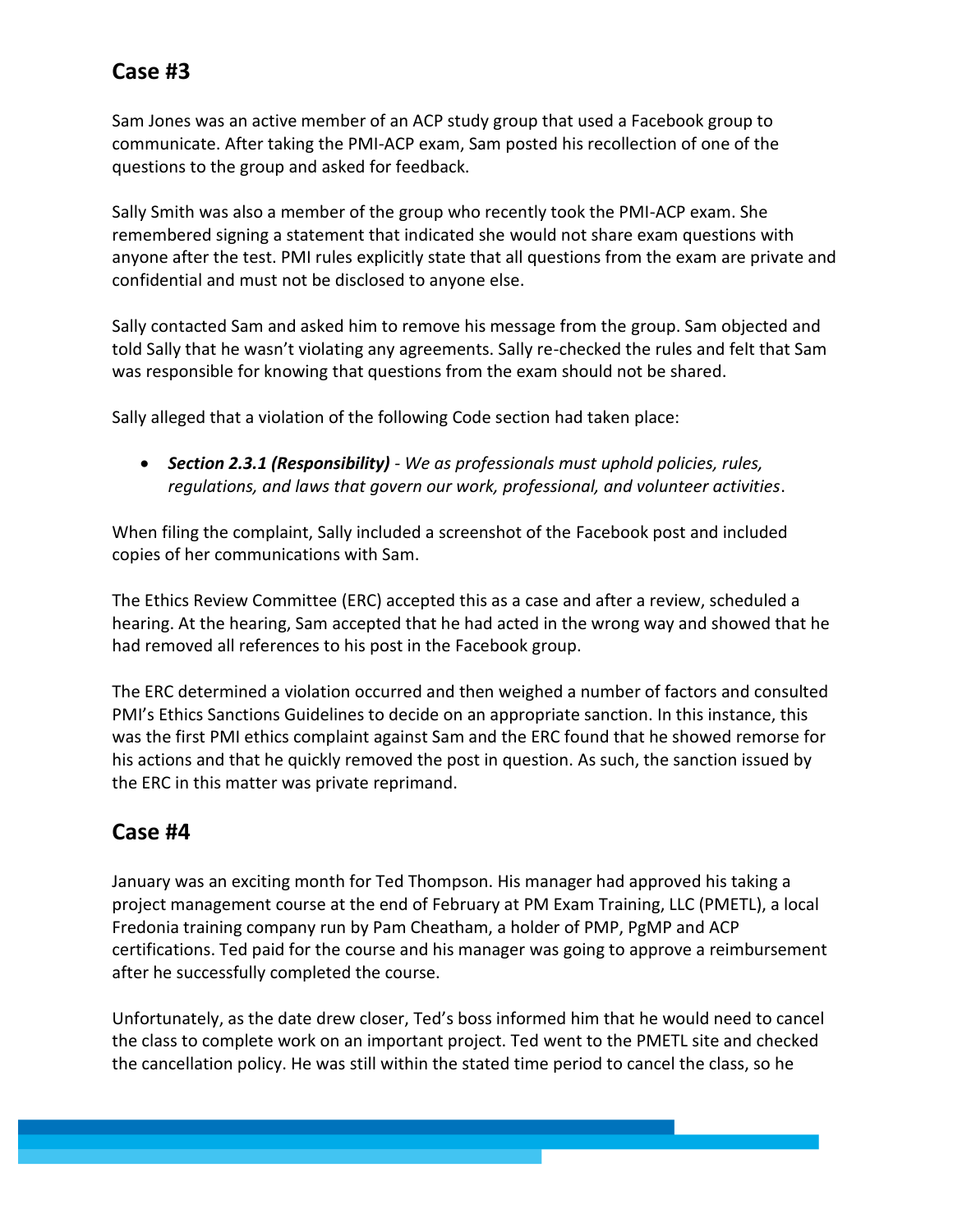emailed the company to let them know that he had to cancel and would like to get a refund.

A week passed and Ted never received a response or a refund, so he emailed the company again. Once again, he received no response. Looking at the website more closely, he found that Pam was the owner and this time, he emailed her. A few days later he received a very short email from Pam indicating that refunds for February courses would be distributed at the beginning of March.

Another week passed and Ted received another email from Pam, this time suggesting that he apply his refund to take an online course instead. Since he was unable to do this and would most likely take the face-to-face course later, he replied requesting that he receive his refund.

By mid-March, Ted still had not received his refund. He went back to the PMETL web site to investigate more. They still had a full schedule of classes posted. With his suspicions raised, Ted placed a call to a friend in the Fredonia Chamber of Commerce that he thought might be able to help. His suspicions were correct, and his friend informed him that there were dozens of complaints raised against PMETL through a variety of organizations. Ted wasn't the only one waiting for a refund.

Concerned, Ted emailed Pam again, this time setting a reasonable deadline and asserting he would take further action if the deadline was not met. To his dismay, Pam emailed back telling Ted his refund was be on hold for harassing her for his refund. Since Pam was a PMP, an individual covered by the PMI Code of Ethics and Professional Conduct, Ted felt he had no other course of action but to file an Ethics complaint. Ted believed that Pam was not showing respect in her approach to negotiating his refund and that she was not demonstrating responsibility in following her own refund policy by turning the situation into a negotiation. Ted alleged violations of the following code sections:

- *2.3.1 (Responsibility) - We inform ourselves and uphold the policies, rules, regulations, and laws that govern our work, professional, and volunteer activities.*
- *3.3.1 (Respect) - We negotiate in good faith.*

#### **Case #5**

Sam Jones was reading an article by Sally Smith on a popular project management web site. It was on scheduling, a topic he was very interested in, and he did some additional reading. As he researched the information, Sam realized that a lot of information used by Sally was directly copied from another source.

Sam wanted to contact Sally, but was unable to find an email address or phone number he could call. He also sent a note to the web site via their contact page, but it went unanswered.

Sam re-checked the article and facts, and submitted an ethics complaint via the PMI web site.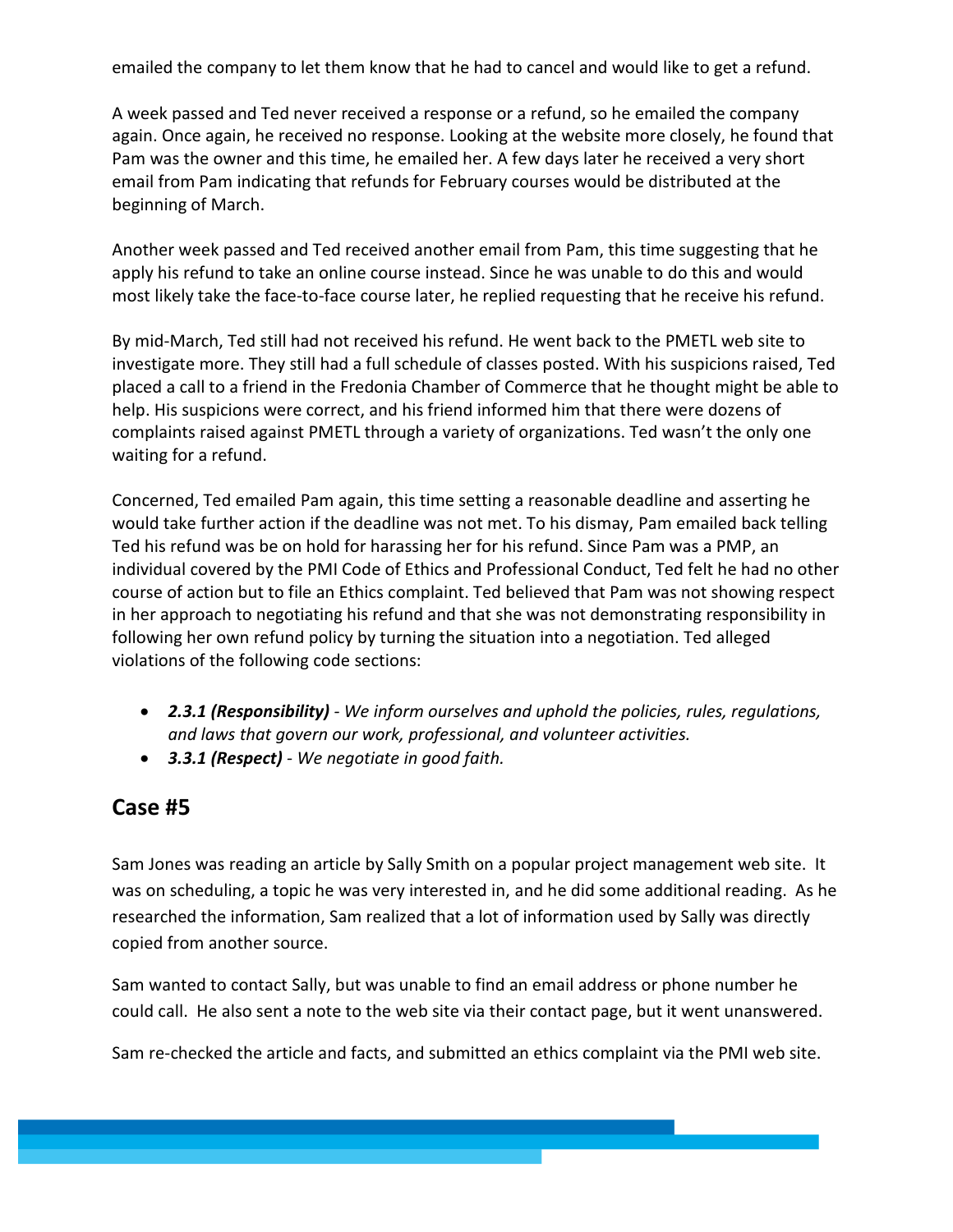He felt that Sally had violated the core value of *honesty*:

 *5.3.1 (Honesty) - We do not engage in or condone behaviour that is designed to deceive others, including but not limited to, making misleading or false statements, stating halftruths, providing information out of context or withholding information that, if known, would render our statements as misleading or incomplete.*

The Ethics Review Committee accepted that there was a case to answer and a Review Team was established. After investigation the Review Team decided that the value of *respect* was also violated:

*3.3.4 (Respect) - We respect the property rights of others.*

A hearing was scheduled by the ERC. At the hearing Sally admitted that she had in fact copied material from another author and not acknowledged that author. But she also felt there were some mitigating circumstances – the article was not meant to be published as it was and there was some miscommunication between Sally and the web site publisher. Sally said she did not do this deliberately and wished to correct any error.

The hearing panel for this case determined that only code section 3.3.4 had been violated. A private reprimand was issued. Important factors in the ERC's consideration of what sanction should apply were the fact that Sally was remorseful, admitted that she had made an error, and sought to correct the error.

#### **Case #6**

Jane Flattery is a recent hire at the Comet Company. She was specifically hired to be the project manager for Comet's largest project, which is a project with a budget of just over \$500,000 US. Her resume showed she had the PMP certification and seven years of experience. Jane has been on the job for about two months.

John Forsyth is Jane's boss. John is quite concerned because Jane has been struggling and he has received numerous complaints that Jane is not grasping the project and is not taking responsibility for getting the project done. John had some counseling sessions with Jane, and he documented those as a matter of record. Because Jane did not appear to grasp the project management concepts that John discussed, he started to wonder about Jane's credentials.

John called customer care at the Project Management Institute. He specifically asked if Jane was a PMP. The customer care agent advised John that Jane was not listed but did warn him that Jane could keep herself off the registry. John decided to give Jane another couple of weeks to see if she was doing better with the project.

Within ten days, John received a call from two different functional managers. Each functional manager stated that the project was about to collapse. Also, each functional manager had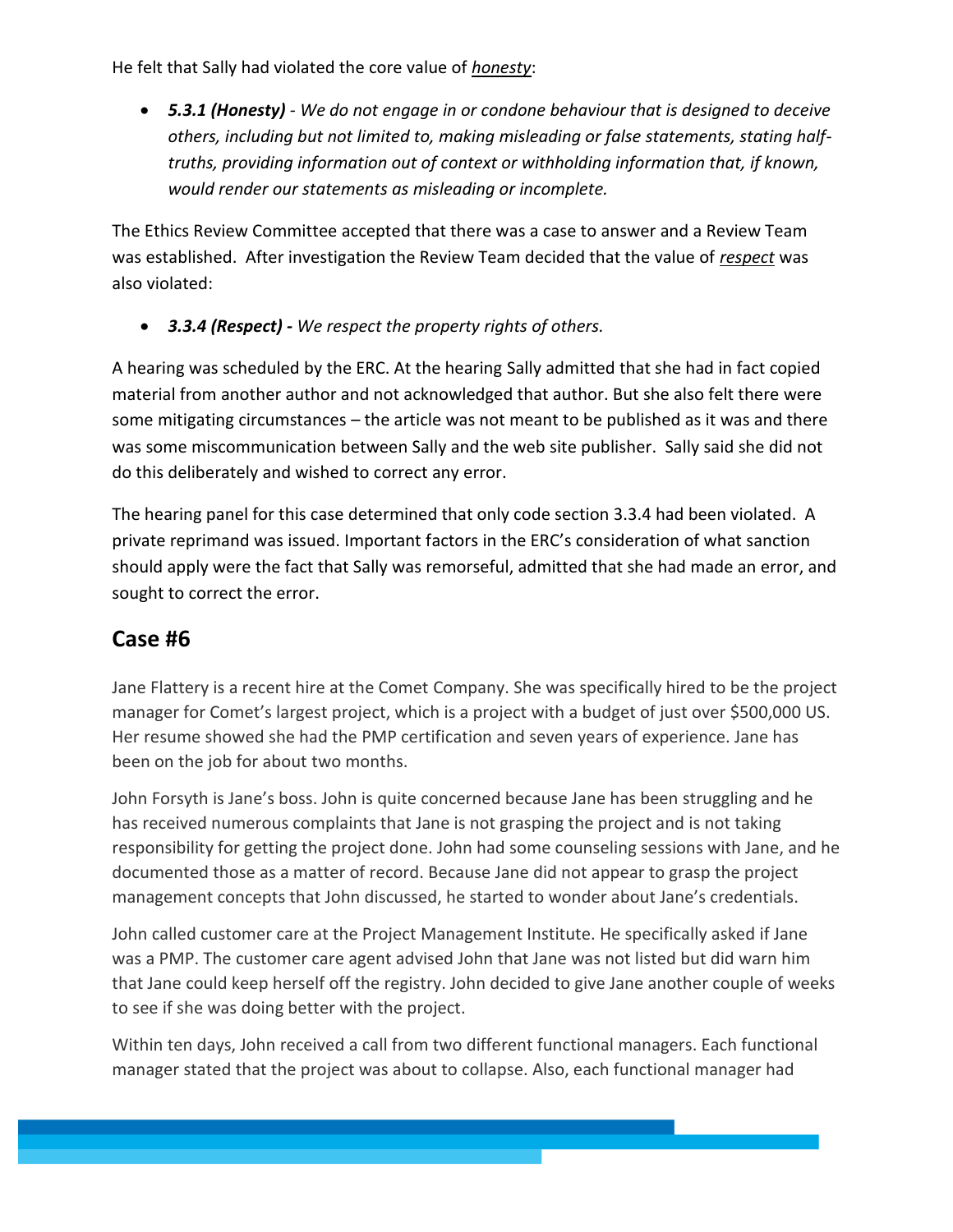project team members who wanted to be released from the project. Their reason was Jane Flattery was not doing her job and did not seem to know how to do so.

John had enough. He called Jane into the office. He asked her why she was not on the PMI certification registry. Jane said she preferred not to have her name made public due to some personal issues. John then asked her for the exact date and the actual PMP certificate. Jane again had several excuses as to why she did not know the exact date of certification and as to why she could not provide her certificate. John asked Jane to contact Project Management Institute customer care and ask for a duplicate of her certificate or some other official document verifying that she was indeed a credentialed PMP. John reminded Jane that she was a member of the Project Management Institute and there should be no problem asking for the document from the customer care agent.

The next day Jane admitted she was not a PMP and had never taken the exam. She also admitted that she lied on her resume. She had only worked as a project expediter for one year. Jane was fired that day.

John wanted something to be done by the Project Management Institute to avoid another hiring manager to face a similar problem with Jane. Additionally, John had earned the PMP credential and was serious about his profession. He filed an ethics complaint with PMI's Ethics Review Committee (ERC). He alleged that Jane was dishonest in representing herself as a certified PMP and that she lied on her resume with the expectation of personal gain, a violation of the honesty value of the code. The two Code sections that John believed Jane violated were:

- *Section 5.3.1 (Honesty) - We do not engage in or condone behavior that is designed to deceive others, including but not limited to, making misleading or false statements, stating half-truths, providing information out of context or withholding information that, if known, would rend our statements as misleading or incomplete*
- *Section 5.3.2 (Honesty) - We do not engage in dishonest behavior with the intention of personal gain or at the expense of another*

Based upon the submitted information in the ethics complaint the ERC assigned a Review Team that initiated a formal investigation into the facts. The Review Team attempted to contact Jane, but Jane chose not to participate in the Ethics Hearing. The ERC Hearing Panel reviewed all the facts and recognized that in addition to the violations, Jane's actions were intentional and she did not show respect for the ethics process.

#### **Case #7**

Joseph desired to use an internet domain address for his project management services business, and the domain name included direct identification of PMI (joetrain.pmi.org). Since he wanted to use the PMI.org domain, Joseph requested the ability to do so from PMI. PMI declined his request since it would lead people to believe that PMI endorsed or otherwise recommended Joseph's training, and the decision was upsetting to Joseph.